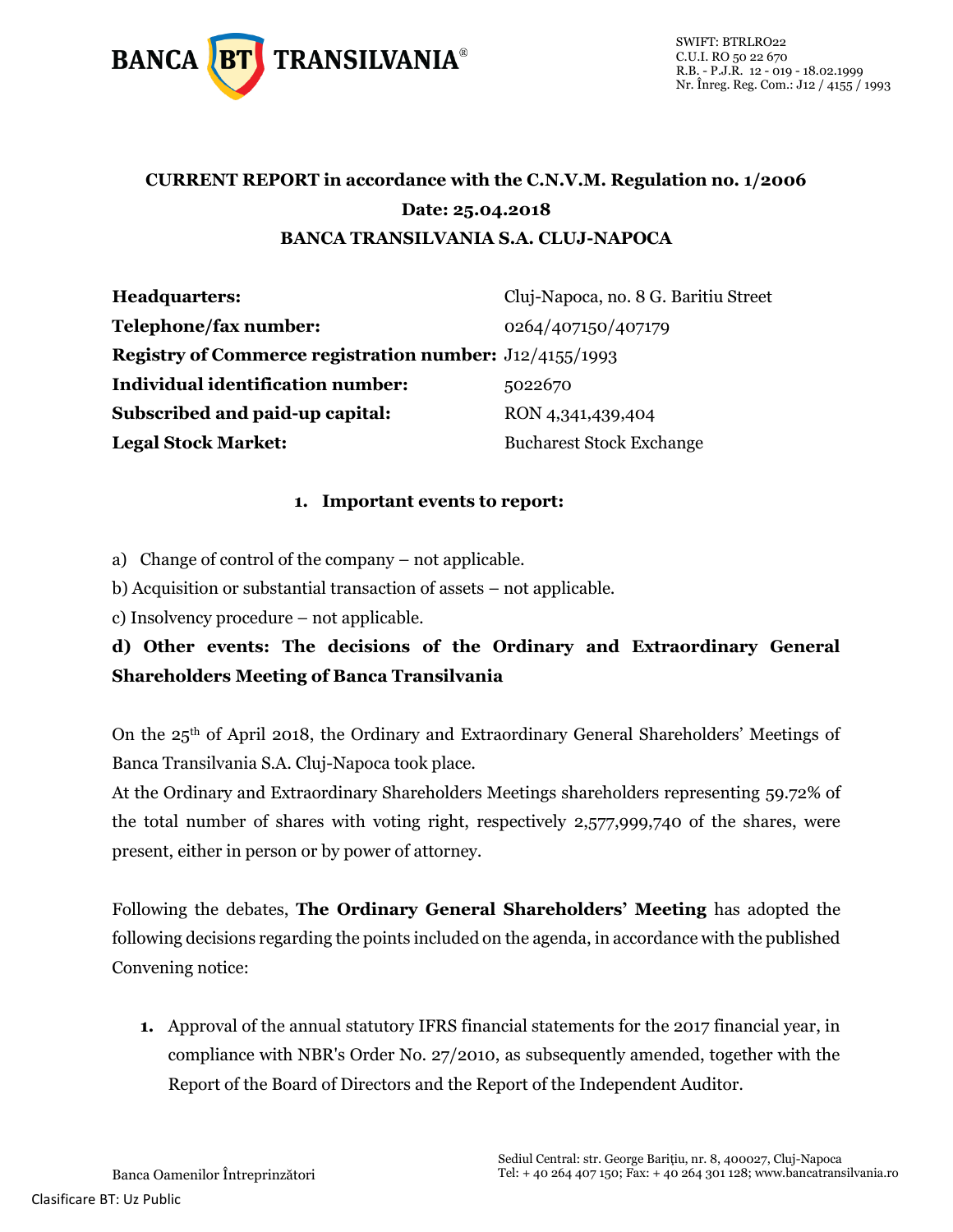

**2.** Approval of the net profit distribution in the sum of RON 1,185,979,233 as follows: allocation of the sum of RON 104,937,573 for legal and other reserves, of the sum of RON 1,081,041,660 for net profit reserves to be distributed, of which RON 610,000,000 will be paid as dividends.

Approval of a gross dividend per share of RON 0.1405063951.

- **3.** Discharge of directors for the 2017 exercise.
- **4.** Approval of the revenue and expenditure budget and the investment plan for 2018 (business plan for 2018).

#### **2018: Incomes and expenses budget:**

| <b>INDICATOR</b>          | LEI<br><b>Million</b> |
|---------------------------|-----------------------|
| <b>Operating Income</b>   | 3,027.36              |
| <b>Operating Expenses</b> | (1,421.20)            |
| Provisions (net)          | (397.88)              |
| <b>GROSS PROFIT</b>       | 1,208.28              |

#### **2018: Investment Plan for Banca Transilvania:**

- $\blacksquare$  Branches + buildings: LEI 66.2 million
- Investments IT and cards: LEI 173.5 million
- Security: LEI 27.2 million
- **Miscellaneous: LEI 17.6 million**
- Special Projects: LEI 82.1 million
- **TOTAL INVESTMENT (VAT included): LEI 366.6 million**
- **5.** Establishing the directors' remuneration for 2018 at RON 35,000/month for the members of the Board of Directors and RON 50,000/month for the Chairman of the Board, as well as setting a maximum cap of additional remunerations (fixed and variable) granted to directors and managers at 0.7% of shareholders' equity.
- **6.** Election of the Board of Directors for the 2018-2022 mandate, with the following members: **Horia Ciorcila, Costel Lionachescu, Costel Ceocea, Mirela Ileana Bordea, Vasile Puscas, Thomas Grasse, Ivo Gueorguiev**.
- **7.** Approval of the date of **June 5th, 2018** as the registration date and of the ex date **June 4th, 2018**, for the identification of the shareholders who will benefit from the results of the Ordinary GMS and to whom the effects of the Ordinary GMS Decisions are applicable, including but not limited to the identification of the shareholders who will benefit from dividends.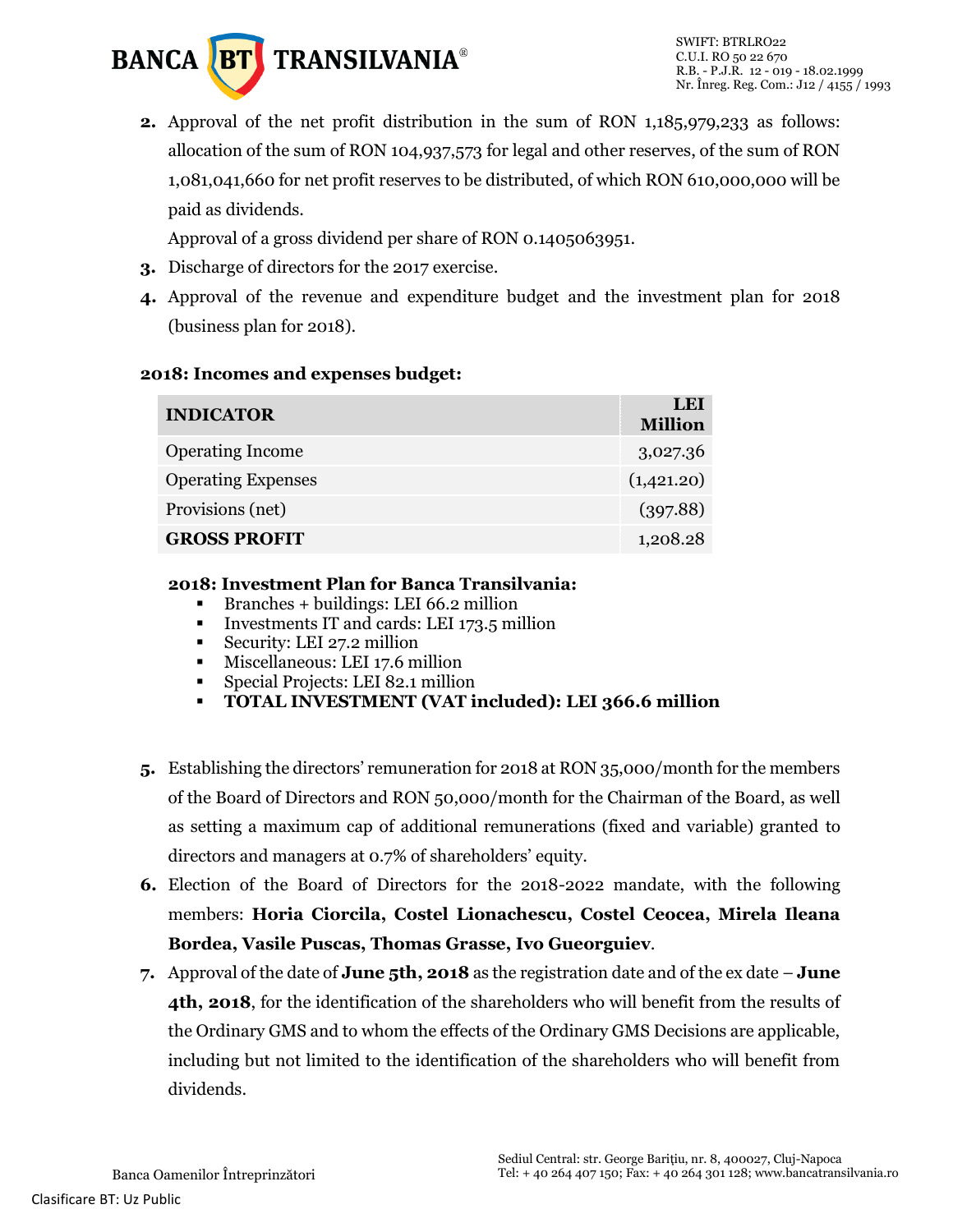# **BANCA BT** TRANSILVANIA<sup>®</sup>

- **8.** Approval of the date of **June 15th, 2018** as the payment date for dividend distribution.
- **9.** Approval of the mandates for the Board of Directors and for its individual members to carry out the decisions adopted by the Ordinary General Meeting of Shareholders.

Following the debates, **The Extraordinary General Shareholders Meeting** has adopted the following decisions regarding the points included on the agenda, in accordance with the published Convening notice:

**1.** Increase of the share capital with the amount of **RON 471,041,660** by issuing **471,041,660 new shares**, at a nominal value of RON 1/share as well the determination of the price at the value of RON 0 (zero) at which the fractions of shares will be compensated following the application of the algorithm and the rounding of the results, in accordance with the applicable legal provisions.

The increase in the share capital will be carried out through the capitalization of reserves from the net profit of the year 2017 in amount of RON 471,041,660, by issuing a number of 471,041,660 shares, with a nominal value of RON 1/share in the benefit of the shareholders registered with the Shareholding Register held by the Central Depository at the registration date that will be established by the GSM.

| <b>Sources for capital increase</b>               |             |  |
|---------------------------------------------------|-------------|--|
|                                                   | Sums (lei)  |  |
| Capitalization of reserves from the net profit of |             |  |
| the year 2017                                     | 471,041,660 |  |

Considering the above, each shareholder registered on the registration date, August  $3<sup>rd</sup>$ 2018, will receive free of charge, for each 100 shares owned, a total number of shares calculated as follows: 100x(471,041,660/4,341,439,404 lei).

The purpose of the capital increase is to sustain the current activity of the company.

**2.** Approval of the share buyback by the Bank, in accordance with the applicable legal provisions, under the following terms and conditions: Maximum **35,000,000** shares (0.8062% of the total shares included in the share capital) with a nominal value of RON 1/share at a minimum price equal to the market price on BSE at the moment of the buyback and a maximum price of RON 4 for a period of